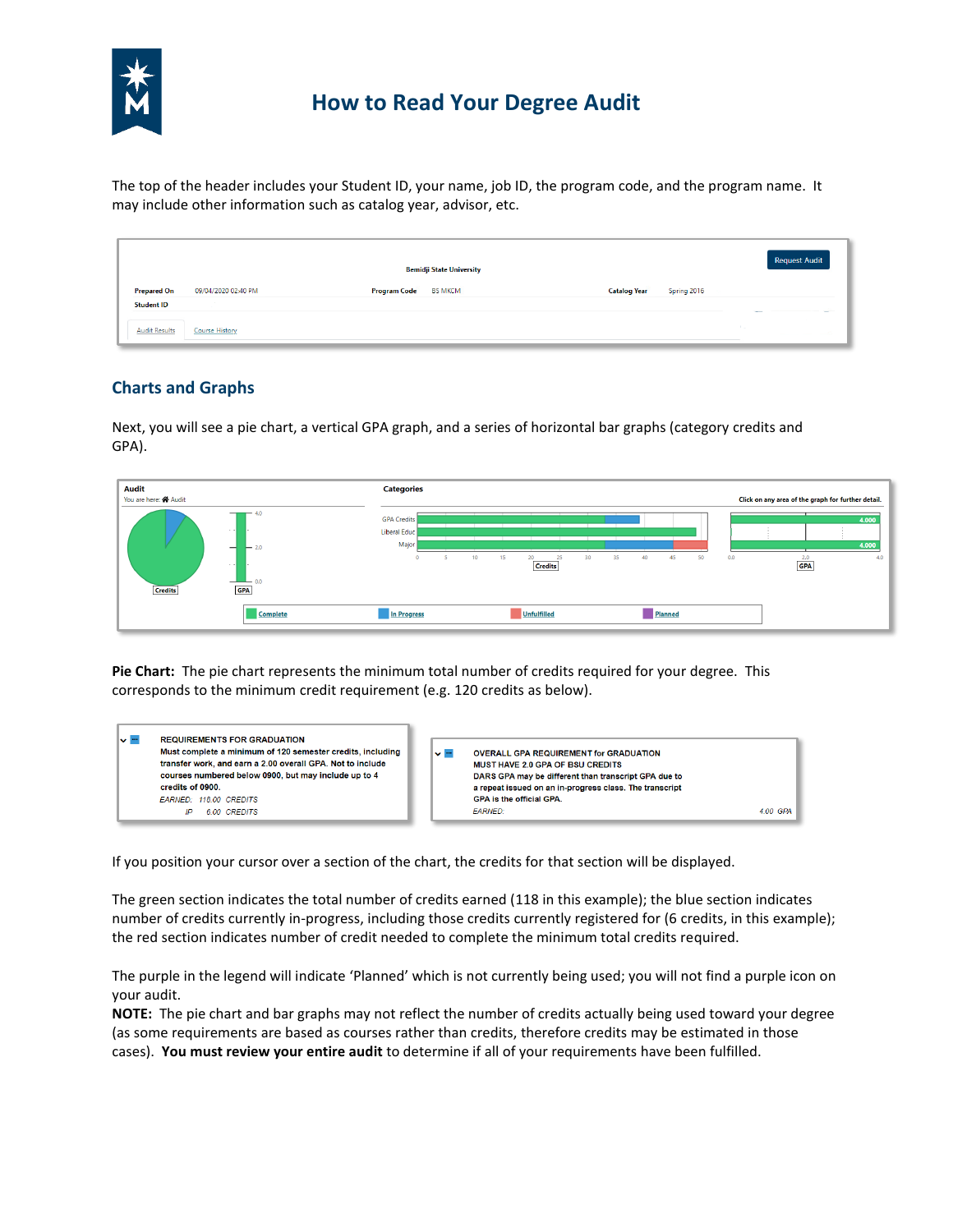**GPA Vertical Bar Graph:** The green vertical bar next to the pie chart indicates all courses used in the total credit requirement. (This usually includes only home campus coursework, but may include transfer coursework, as well.)



 **Horizontal Hours Bar Graph:** This graph includes All GPA Credits, Liberal Education Requirements, and Major that on the pie chart. Bar graph GPA may be hidden from displaying, if not relevant to display. Requirements, but could include others depending upon the program. The legend for this graph is the same as



#### **Degree Requirements Text**

When you first open your audit, the degree requirements are set so that all sections are open. Clicking on 'Close All Sections' link will collapse the audit back to only requirement titles. Click on 'Open All Sections' link to expand the audit to show the detail for all requirements. If you wish to view details on an individual requirement, you can do so by clicking on the arrow to the left of the requirement title as you scroll down the audit.

#### **Printing the Audit**

Select the 'Printer Friendly' link area of the report to print a text only version of the audit without charts and graphs (open sections are automatically open).

| <b>D</b> Close All Sections<br><b>All Sections</b><br><b>TRACK</b> |  |  |
|--------------------------------------------------------------------|--|--|
|--------------------------------------------------------------------|--|--|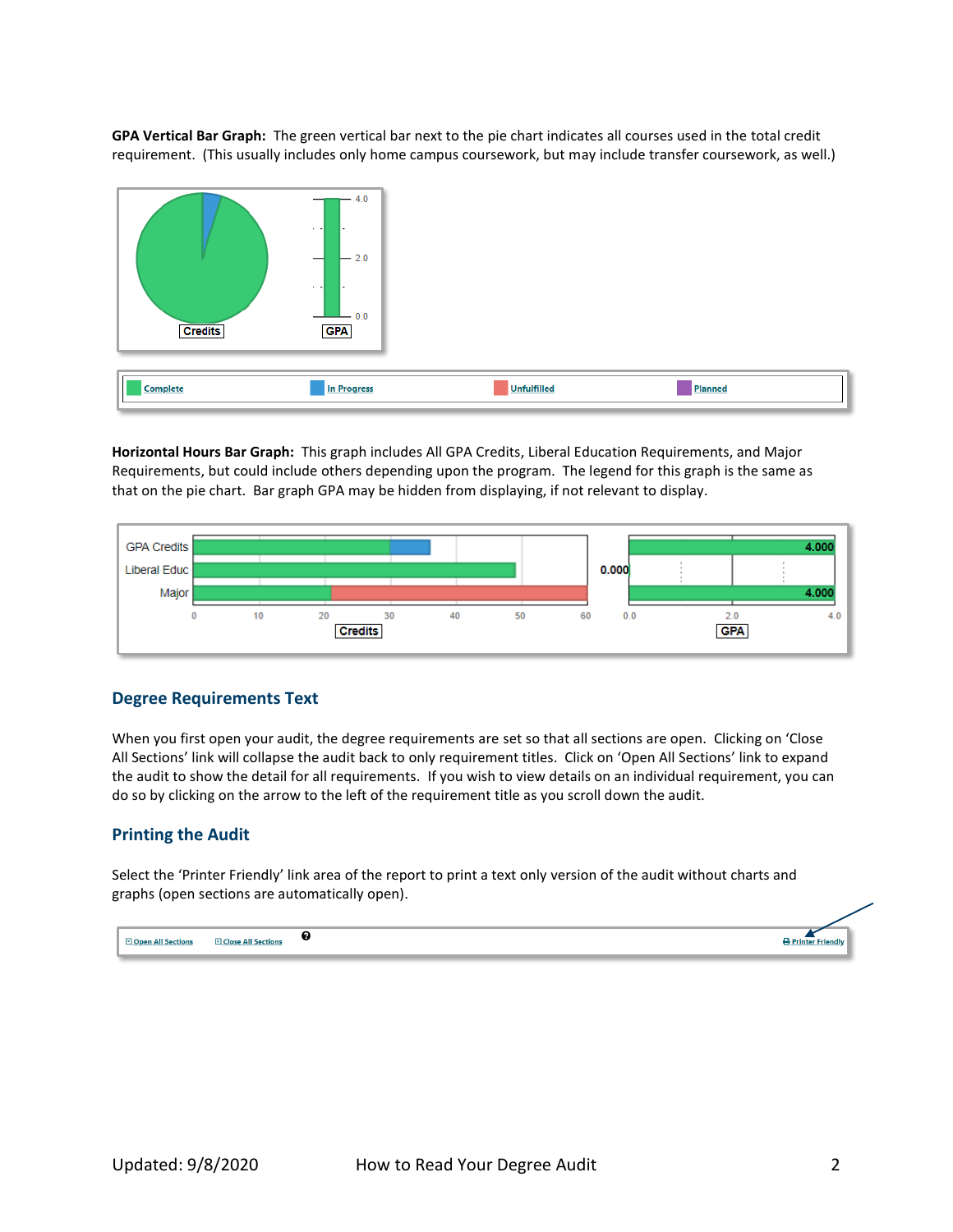### **Drilling Down in the Audit**

Each of the categories in the bar chart (e.g. Major) may consist of several requirements. You may drill down to view these individual requirements and their associated charts and graphs by clicking on the bar graph for that category. You may drill down another level to view individual sub-requirements and the associated charts and graphs for those sub-requirements by clicking on the requirement for which you would like to see details.



You may drill back up to any level by clicking on the appropriate level in the upper left-hand corner. To do this, click on the Category or Audit link (level) on the top of the audit or you may use the Back button.